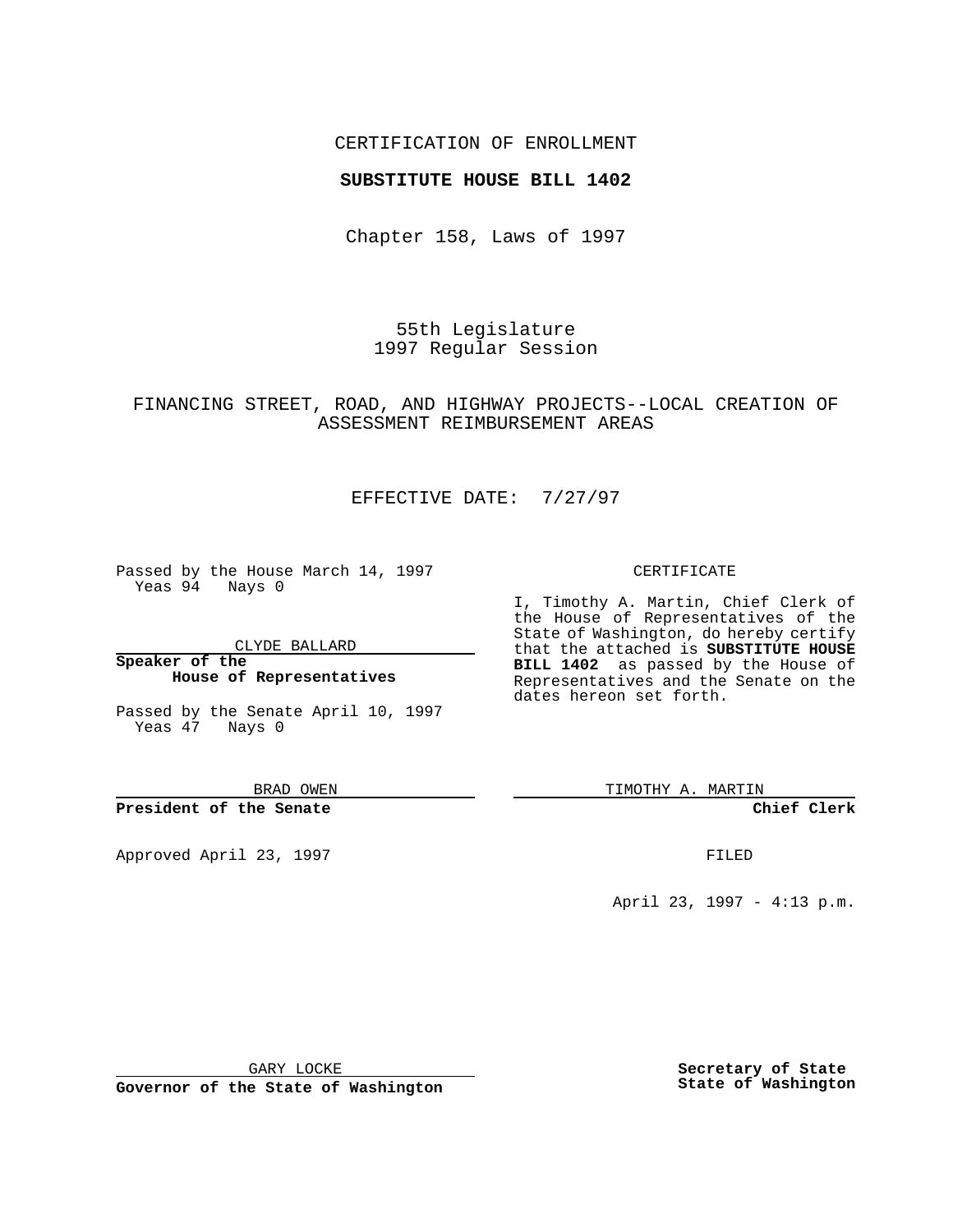# **SUBSTITUTE HOUSE BILL 1402** \_\_\_\_\_\_\_\_\_\_\_\_\_\_\_\_\_\_\_\_\_\_\_\_\_\_\_\_\_\_\_\_\_\_\_\_\_\_\_\_\_\_\_\_\_\_\_

\_\_\_\_\_\_\_\_\_\_\_\_\_\_\_\_\_\_\_\_\_\_\_\_\_\_\_\_\_\_\_\_\_\_\_\_\_\_\_\_\_\_\_\_\_\_\_

Passed Legislature - 1997 Regular Session

#### **State of Washington 55th Legislature 1997 Regular Session**

**By** House Committee on Transportation Policy & Budget (originally sponsored by Representatives Ogden, Carlson, Fisher, Blalock, O'Brien and Doumit)

Read first time 03/10/97.

1 AN ACT Relating to the financing of street, road, and highway 2 projects; and amending RCW 35.72.050.

3 BE IT ENACTED BY THE LEGISLATURE OF THE STATE OF WASHINGTON:

4 **Sec. 1.** RCW 35.72.050 and 1987 c 261 s 1 are each amended to read 5 as follows:

 (1) As an alternative to financing projects under this chapter solely by owners of real estate, a county, city, or town may join in the financing of improvement projects and may be reimbursed in the same manner as the owners of real estate who participate in the projects, if the county, city, or town has specified the conditions of its 11 participation in an ordinance. As another alternative, a county, city, 12 or town may create an assessment reimbursement area on its own initiative, without the participation of a private property owner, 14 finance the costs of the road or street improvements, and become the sole beneficiary of the reimbursements that are contributed. A county, city, or town may be reimbursed only for the costs of improvements that benefit that portion of the public who will use the developments within the assessment reimbursement area established pursuant to RCW